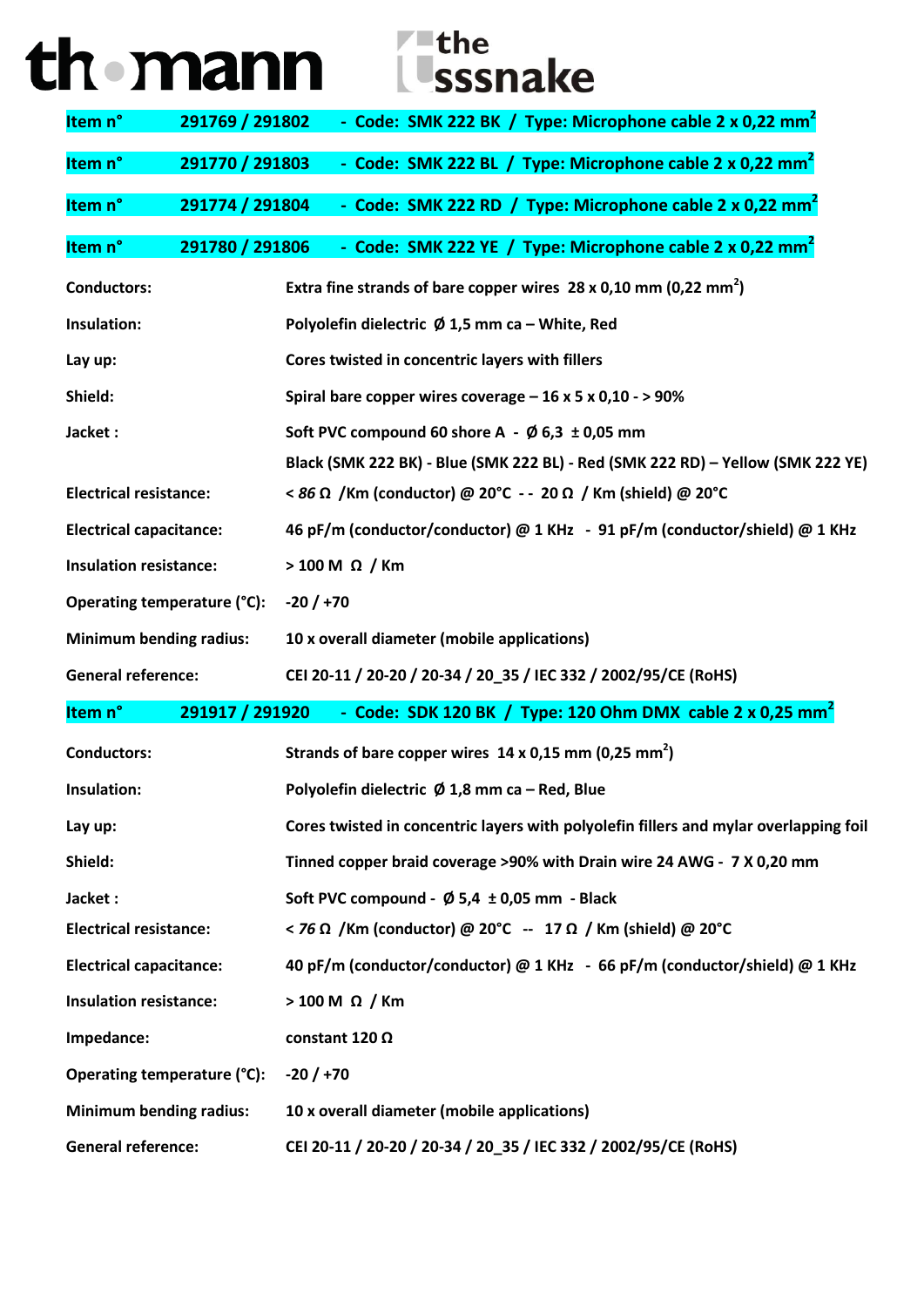## th mann isssnake

| Item n°                        | 291857 / 291888 - Code: SSK 215 BK / Type: Loudspeaker cable 2 x 1,5 mm <sup>2</sup>  |
|--------------------------------|---------------------------------------------------------------------------------------|
| Item n°                        | 2918565 / 291889 - Code: SSK 215 GR / Type: Loudspeaker cable 2 x 1,5 mm <sup>2</sup> |
| <b>Conductors:</b>             | Bare copper, Class 5 - 16 AWG = 29 x 0,25 mm (1,5 mm <sup>2</sup> )                   |
| Insulation:                    | PVC $\emptyset$ 2,7 ± 0,1 mm - Red, Blue                                              |
| Lay up:                        | <b>Twisted conductors</b>                                                             |
| Jacket :                       | Flexible PVC 60 shore A - $\emptyset$ 7,0 ± 0,2 mm - Black (SSK 215 BK)               |
|                                | Grey - RAL 5014 (SSK 215 GR)                                                          |
| <b>Electrical resistance:</b>  | 12 Ω / Km (conductor) @ 20°C                                                          |
| <b>Electrical capacitance:</b> | 115 pF/m (conductor / conductor) @ 1 KHz                                              |
| Operating temperature (°C):    | $-20/ +70$                                                                            |
| Nominal tension (V):           | 300 / 500                                                                             |
| <b>Minimum bending radius:</b> | 10 x overall diameter (mobile applications)                                           |
|                                | 4 x overall diameter (fixed installation)                                             |
| <b>General reference:</b>      | BT 73/23 CEE; 93/68 CEE; 2002/95/CE (RoHS);                                           |

| Item n°                        | 291867 / 291890 - Code: SSK 225 BK / Type: Loudspeaker cable 2 x 2,5 mm <sup>2</sup>  |
|--------------------------------|---------------------------------------------------------------------------------------|
| Item n°                        | 2918566 / 291891 - Code: SSK 225 GR / Type: Loudspeaker cable 2 x 2,5 mm <sup>2</sup> |
| <b>Conductors:</b>             | Bare copper, Class 5 - 14 AWG = 48 x 0,25 mm (2,5 mm <sup>2</sup> )                   |
| Insulation:                    | PVC Ø 3,2 ± 0,1 mm - Red, Blue                                                        |
| Lay up:                        | <b>Twisted conductors</b>                                                             |
| Jacket:                        | Flexible PVC 60 shore A - $\emptyset$ 8,4 ± 0,2 mm - Black (SSK 225 BK)               |
|                                | Grey - RAL 5014 (SSK 225 GR)                                                          |
| <b>Electrical resistance:</b>  | 7,4 $\Omega$ /Km (conductor) @ 20°C                                                   |
| <b>Electrical capacitance:</b> | 131 pF/m (conductor / conductor) @ 1 KHz                                              |
| Operating temperature (°C):    | $-20/ +70$                                                                            |
| Nominal tension (V):           | 300 / 500                                                                             |
| <b>Minimum bending radius:</b> | 10 x overall diameter (mobile applications)                                           |
|                                | 4 x overall diameter (fixed installation)                                             |
| <b>General reference:</b>      | BT 73/23 CEE; 93/68 CEE; 2002/95/CE (RoHS);                                           |